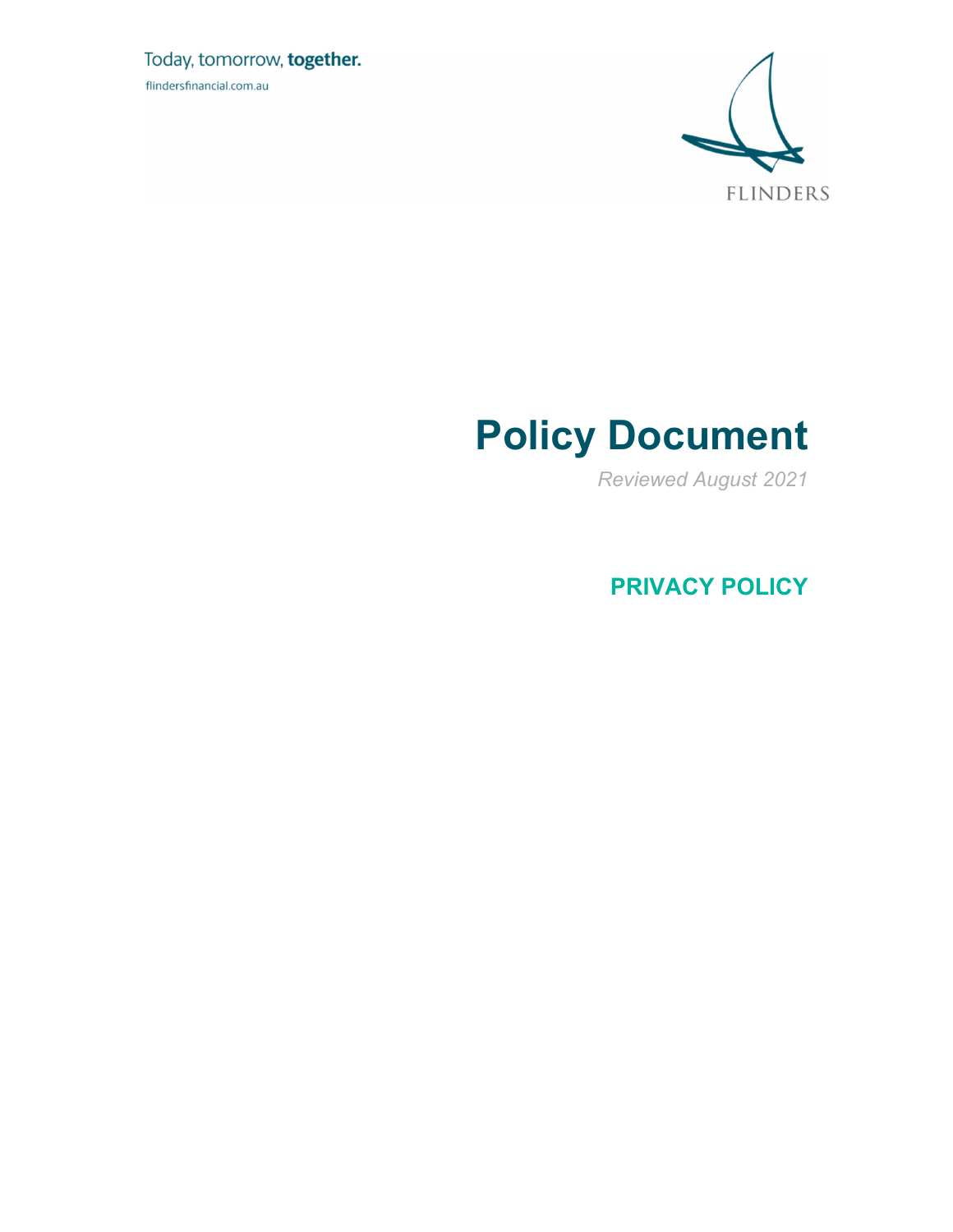

1. Flinders Accountants Pty Ltd as trustee for Flinders Trust, Flinders Financial Services Pty Ltd, Flinders Finance (WA) Pty Ltd and Flinders Superannuation Services Pty Ltd ('Flinders') abides by the Australian Privacy Principles established under the Privacy Act 1988 and Privacy Amendment (Privacy Enhancement) Act, 2012.

Under the following Australian laws, we may be authorised or required to collect your personal information:

- Corporations Act 2001,
- Australian Securities and Investments Commission Act 2001,
- Anti Money Laundering and Counter Terrorism Financing Act,
- Taxation Administration Act 1953,
- Superannuation Guarantee (Administration) Act 1992 and
- Superannuation (Unclaimed Money and lost members) Act 1999
- 2. A summary of the Australian Privacy Principles is available on the website of the Office of the Australian Information Commission, www.oaic.gov.au.
- 3. This policy applies to Flinders, its employees and its representatives.
- 4. As an accounting and administration services organisation with an Australian Financial Services Licence we are subject to certain legislative and regulatory requirements, which necessitate us obtaining and holding detailed information, which personally identifies a client and/or contains information or an opinion about a client ("personal information"). Our ability to provide clients with comprehensive advice and service is dependent on us obtaining certain personal information about those clients, including but not limited to:
	- (a) Employment details and employment history;
	- (b) Details of their current financial circumstances, including assets and liabilities (both actual and potential), income, expenditure, insurance cover and superannuation;
	- (c) Information about their employment history, employment circumstances, family commitments and social security eligibility;
	- (d) Personal information about family and dependants.
- 5. When collecting personal information we may collect government identifiers such as tax file numbers or Medicare numbers. We will destroy or de-identify these numbers if they are not required for any authorised purpose.
- 6. Failure to provide the personal information referred to above may expose a client to higher risks in respect of the recommendations made to that client and may affect the adequacy or appropriateness of advice we give to that client. If a client elects not to provide us with the personal information referred to above, we may elect to terminate our retainer with the client if we believe we are unable to provide the client with a complete service. From time to time other Acts may require or authorise us to collect a client's personal information.
- 7. We will not collect any personal information about a client except when that client has knowingly provided that information to us or authorised a third party to provide that information to us. However, there may be times where we may collect information about a client from a third party and the client will not be aware of it but the information will be necessary for us to provide the required service such as from an employer where they are already an existing client.
- 8. A client has the right to interact anonymously or under a pseudonym. This is not practical with accounting and financial services as the services are personal and a client's identity must be verified before any accounting or taxation and financial services are implemented. If a client is making a general enquiry about a product or service though the client does not need to tell us who they are.
- 9. Generally, collection of a client's personal information will be effected in either face-to-face interviews or over the telephone or by way of written communication either mail or email or an online client engagement form. From time to time additional and/or updated personal information may be collected through one or more of those methods.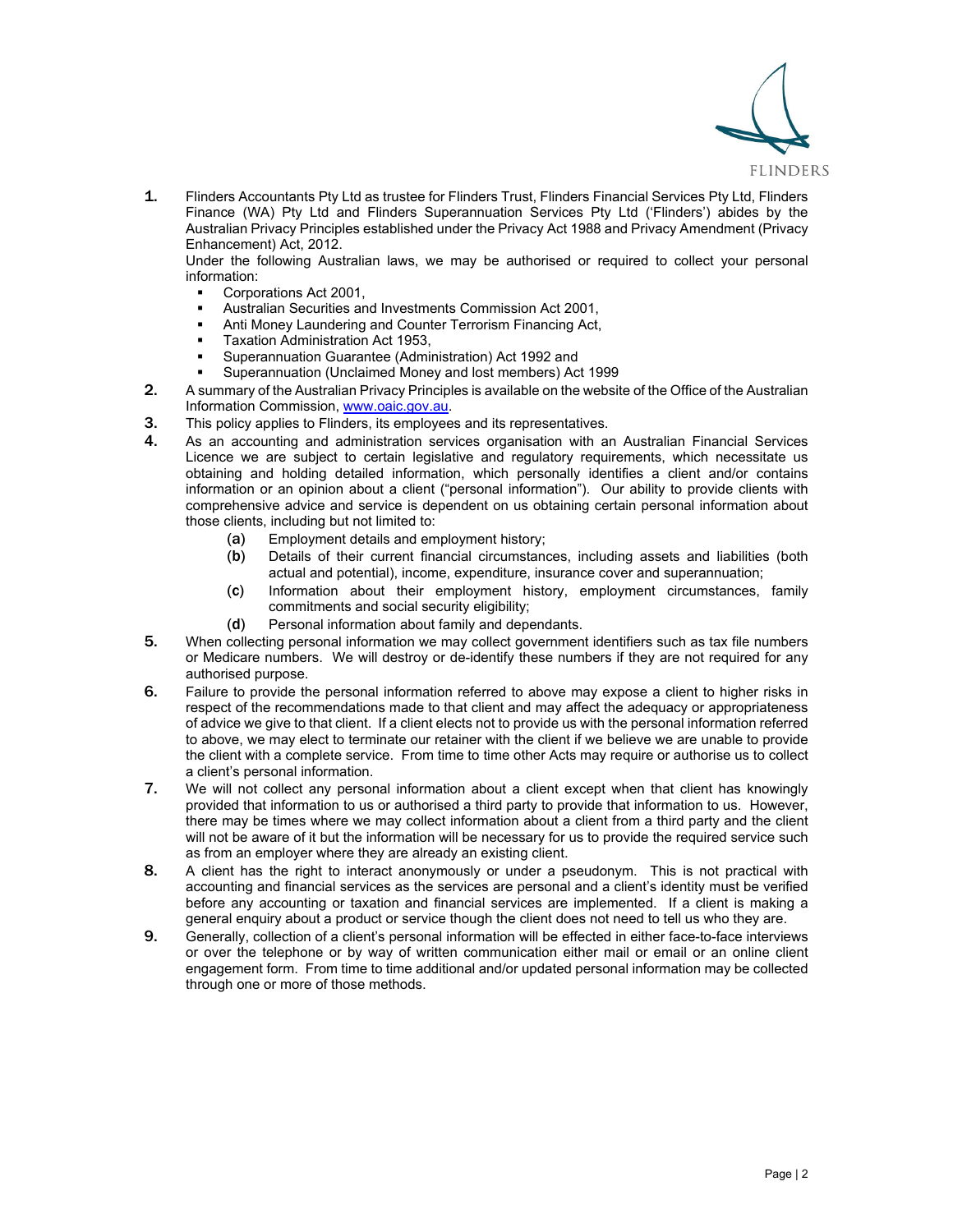

- 10. We will only collect, maintain and use Personal Information about a client if it is necessary for us to adequately provide the services that client has requested including:
	- (a) The preparation of the financial statements and tax returns;
	- (b) The provision of accounting or taxation services and appropriate financial advice to that client as requested by them or from time to time as we believe appropriate;
	- (c) Reviewing their financial and accounting and taxation affairs;
	- (d) Respond to client's requests and to maintain in contact with the client.
	- (e) To notify clients of the services we offer or events we may be holding.
	- (f) Assist you to prepare an application for financial products, a lease or a loan.
	- (g) To recommend the potential acquisition of a financial product as defined under the Corporations Act and under the authorisations of Flinders Financial AFSL.
- **11.** We will not use or disclose Personal Information collected by us for any purpose other than:
	- (a) The purposes for which it was provided or secondary related purposes in circumstances where the client would reasonably expect such use or disclosure; or
	- (b) Where the client has consented to such disclosure; or
	- (c) Where the Australian Privacy Principles authorise use or disclosure where required or authorised under law, in circumstances relating to public health and safety and in connection with certain operations by or on behalf of an enforcement body.
- 12. A client's personal information is held in that client's file or within our computer systems database.
- 13. All computer based information is protected through the use of a firewall, encryption, anti virus software and access passwords on each server and computer. Data is backed up each evening and stored securely off site. Our servers are located on our premises however we engage third party external IT service providers to carry out functions including backups and recovery and these providers can log in remotely. These providers are bound under our service agreement for both confidentiality and privacy.
- 14. In order to ensure that a client receives a personal and tailored service, the client's Personal Information may be transferred to one of related entities within the group, namely Flinders Accountants Pty Ltd as trustee for Flinders Trust, Flinders Superannuation Services Pty Ltd, Flinders Financial Services Pty Ltd or Flinders Finance WA Pty Ltd. It is a condition of our agreement with each of our representatives that they adopt and adhere to this privacy policy.
- 15. We may engage third parties on client's behalf, strictly in providing our professional services to our clients. In such circumstances they may be provided with some limited access to a client's personal information. For example a lawyer who we engage on behalf of our clients to undertake specific work related to the clients circumstances.
- **16.** We also use cloud hosted and cloud based software such as Xero, that contains your personal and financial information. These providers have privacy policies that are consistent with the Australian Privacy Principles.
- **17.** Some of these providers may also reside overseas. If that country does not have the same requirements as Australia, we will require an undertaking from the entity that it will comply with the Australian Privacy Principles and take steps to ensure those recipients protect that information from any misuse, or disclosure.
- **18.** As our representatives are members of a number of Professional Industry Bodies. Those bodies may inspect our files to assess that member's compliance with the Rules of Professional Standards of that Body. This may involve the disclosure of your personal information. We are also obliged to make those records available for inspection by the Institute of Chartered Accountants in Australia however we will notify you in the event your records are requested. In addition, we must make our files available to the Australian Securities and Investments Commission and any relevant court in the State of Western Australia, should they be specifically requested.
- 19. We may use the personal information collected from a client for the purpose of providing that client with direct marketing material such as articles that may be of interest to the client, however the client may, by contacting us by phone or email or in a face to face meeting, request not to receive such information and we will give effect to that request. We will action a client's request promptly.